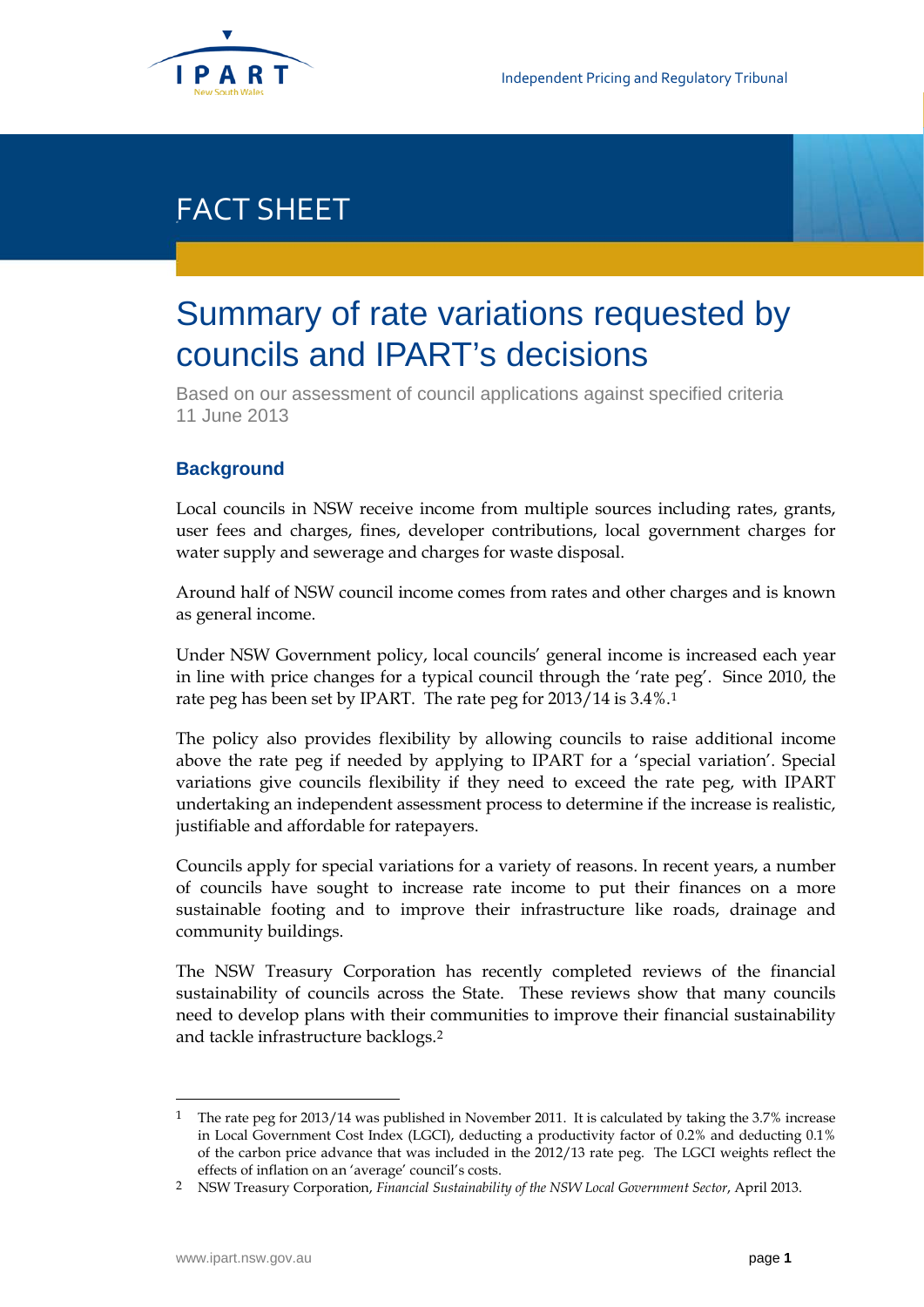Councils can apply for a special variation as either:

- an increase in general income in a single year, under section 508(2) of the *Local Government Act 1993*, (the Act), or
- an increase in general income in more than 1-year (between 2 and 7), under section 508A of the Act.

Special variations may be temporary or permanent. Temporary variations are included in the rate base of the council for a limited number of years. For example, a council may request a temporary lift in income to repay borrowings or to fund capital projects eg, Coffs Harbour. Permanent variations remain in the rate base permanently. For example, to reduce operating deficits on a permanent basis eg, Cobar.

### **Special Variation and Minimum Rate Applications in 2013**

For 2013/14 we received applications for special variations or minimum rate increases from 24 of the 152 councils across NSW. Of these, 23 were for special rate variations and 1 was for an increase in minimum rates.

Of the 23 applications for special variations, 20 were approved in full, 1 was approved for a lower cumulative amount over fewer years than requested (Wyong), 1 was approved for a lower amount (Great Lakes) and 1 is a temporary variation that will remain in the rate base for 1-year rather than 5 (Ku-ring-gai). No applications were declined. The minimum rate application was approved in full.

The Summary of Variations – Annual Variations and Purpose (Table 2) sets out the percentage increases in general income requested by each council and approved by us and the reasons for the requested special variation.

The Summary of Approvals (Table 3) sets out the type and duration of each council application. It also sets out the approved percentage increases in general income above the rate peg over the period of the special variation and the estimated increase in average residential rates that will occur in 2013/14.

Reports on our decisions for each council are available on our website.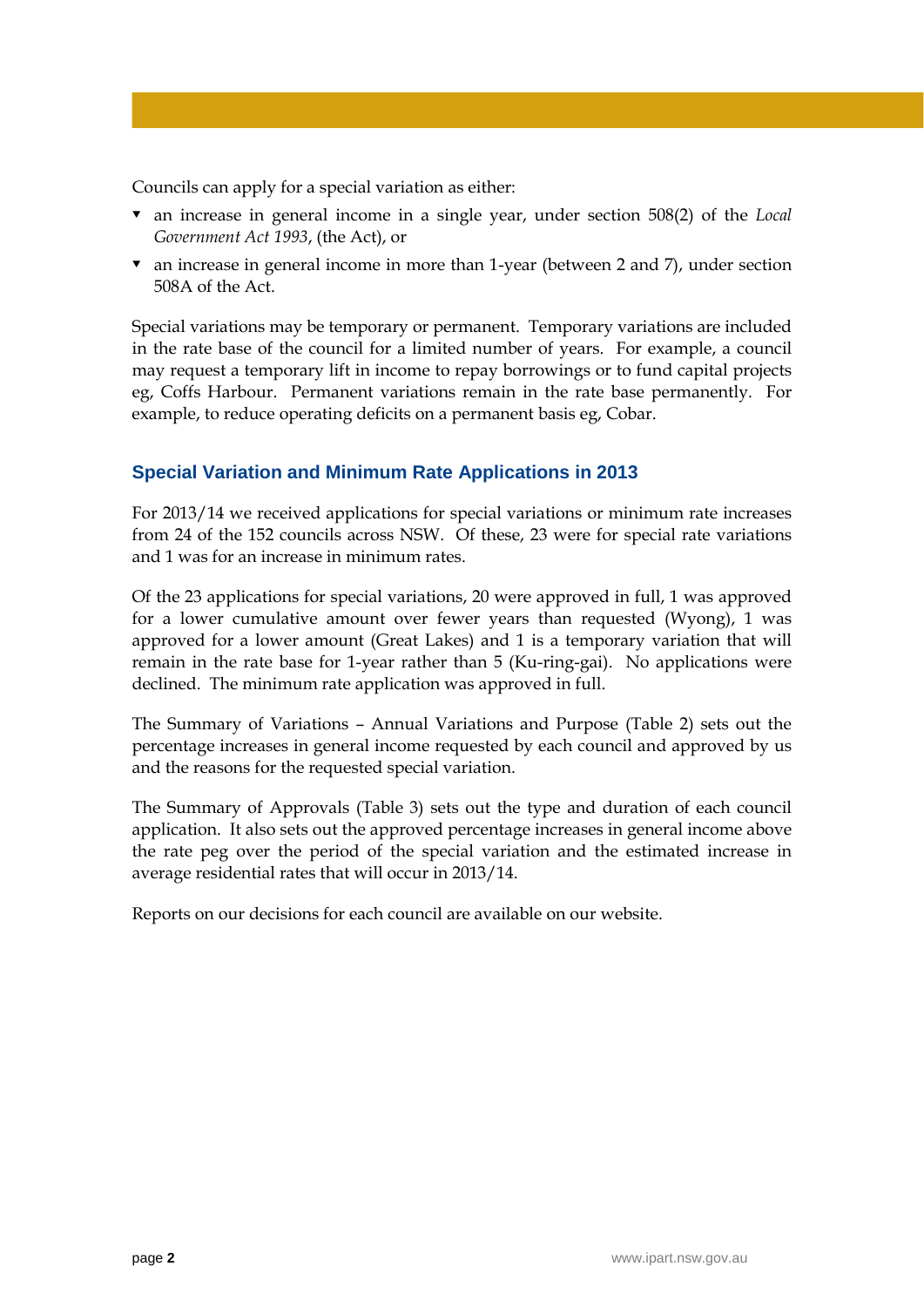#### **How we assessed applications for special variations**

We assess applications from councils against criteria set out in Guidelines that are issued by the Division of Local Government. These are included in Table 1.[3](#page-0-2)

All applications were required to demonstrate the need for the additional revenue, community engagement and awareness of the proposed changes, and productivity improvements to reduce overall council costs. The council's long-term financial plan and the impact of proposed increase on ratepayers is also considered.

We also considered submissions from ratepayers, community groups, business groups and ratepayer associations.

The Guidelines included transitional arrangements for 2013/14. We assessed 14 of the applications for single variations in 2013/14 using the transitional arrangements (see Table 1).

#### **Crown Land Adjustments**

We also assessed and approved 4 separate applications for Crown land adjustments. These adjustments allow councils to increase their general income to reflect additional rate revenue from newly rateable land. For 2013/14, Crown land adjustments were approved for City of Sydney, Great Lakes, Port Macquarie-Hastings, Port Stephens and Wingecarribee. A Crown land adjustment for Great Lakes Council was incorporated in its special variation amount. Details of these adjustments are included in Tables 2 and 3.

 <sup>3</sup> *Guidelines for the preparation of an application for a special variation to general income*, Division of Local Government (DLG), Department of Premier and Cabinet, October 2012. We also assess applications to increase certain minimum rates above statutory minimum amounts using guidelines issued by DLG.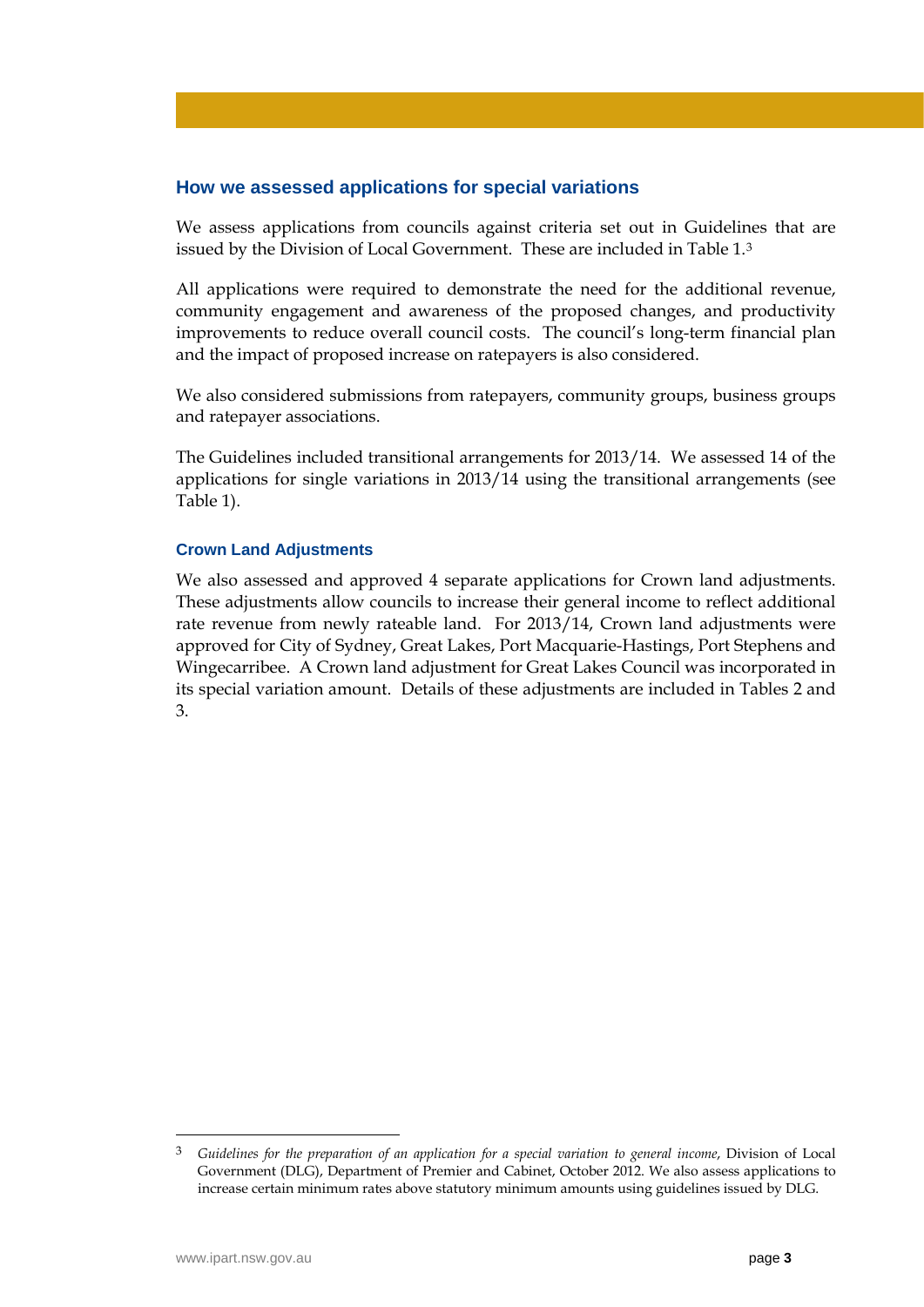#### **Table 1 Criteria used to assess special variation applications**

1. The need for and purpose of a different revenue path (as requested through the special variation) is clearly articulated and identified through the council's IP&R documents, including its Delivery Program and Long Term Financial Plan.

Evidence for this criterion could include evidence of community need/desire for service levels/project and limited council resourcing alternatives and the Council's financial sustainability conducted by the NSW Treasury Corporation.

- 2. Evidence that the community is aware of the need for and extent of a rate rise. This should be clearly spelt out in IP&R documentation and the council must demonstrate an appropriate variety of engagement methods to ensure opportunity for community awareness/input. The IP&R documentation should canvas alternatives to a rate rise, the impact of any rises upon the community and the council's consideration of the community's capacity and willingness to pay rates.
- 3. The impact on affected ratepayers must be reasonable, having regard to both the current rate levels, existing ratepayer base and the proposed purpose of the variation. Council's IP&R process should also establish that the proposed rate increases are affordable having regard to the local community's capacity to pay.
- 4. The proposed Delivery Program and Long Term Financial Plan must show evidence of realistic assumptions.
- 5. An explanation of the productivity improvements and cost containment strategies the council has realised in past years, and plans to realise over the proposed special variation period.
- 6. IPART's assessment against criteria 1-5 above should take into account:
	- size of the council
	- resources of the council
	- size (both actual \$ and %) of increase requested
	- current rate levels and previous rate rises
	- purpose of the special variation, and
	- any other matter considered relevant in the assessment of a special variation application.

**Transitional arrangements for 2013/14** In light of the 2012 local government elections and the requirement for councils to review the Community Strategic Plan and Delivery Program, and develop an Operation Plan by 30 June 2013, the revised guidelines and application timing may create a difficulty for councils who wish to apply but have not yet completed the necessary IP&R review.

Therefore for the 2013/14 rating year process, IPART will have the discretion to award a single year variation or extension to an existing special variation where it assesses that the general principles of need, community awareness, reasonable ratepayer impact, realistic financial planning assumptions and cost containment and productivity achievement related to the assessment criteria are met by a council even though the evidence is not necessarily reflected within the council's IP&R .documentation.

**Source**: DLG, *Guidelines for the preparation of an application for a special variation to general income*, October 2012, pp 10-12.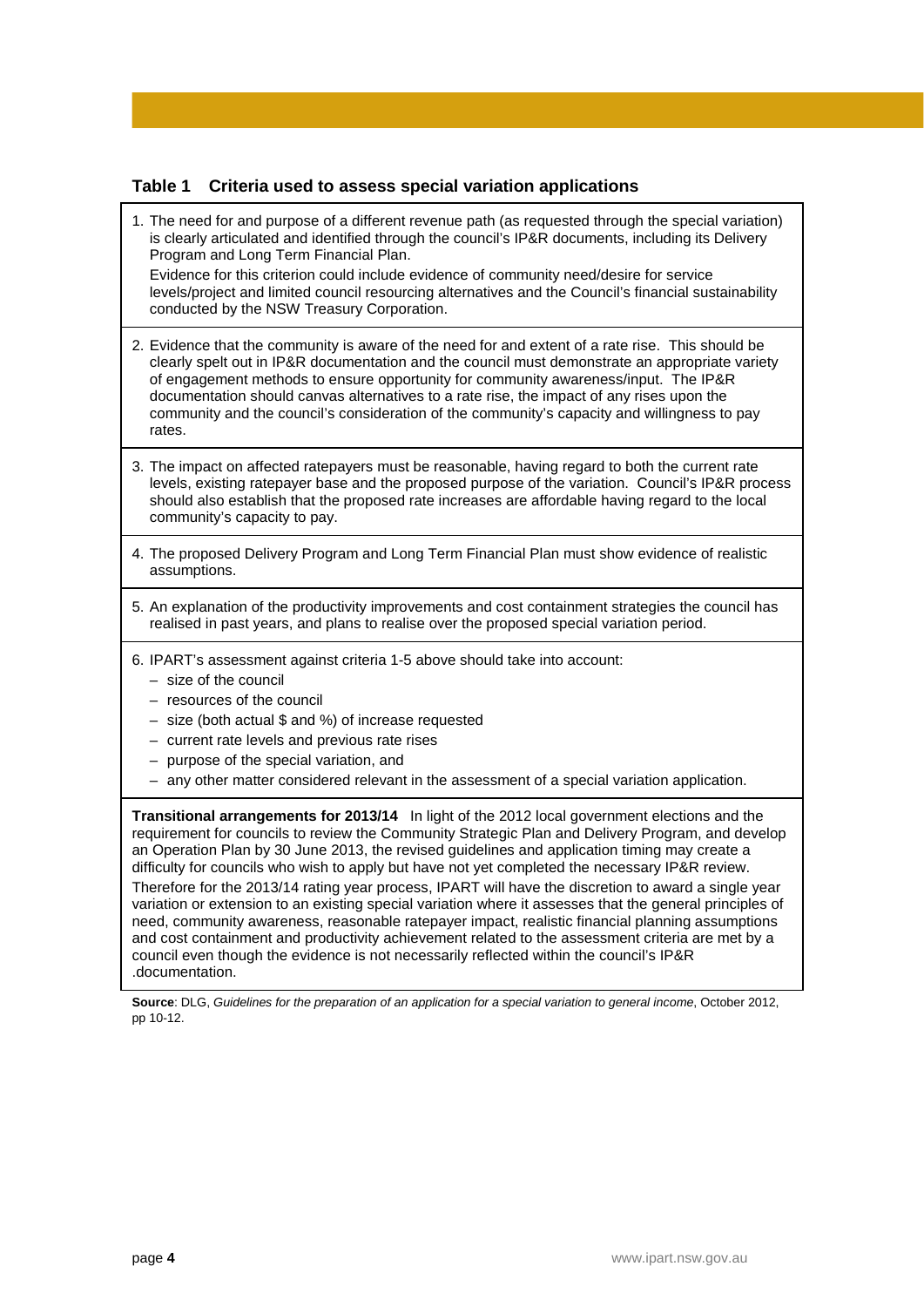### **Interpreting Table 2**

To help the reader to interpret Table 2, we have included some examples of each of the types of applications and the decisions made by us.

#### **508(2) special variation for a temporary increase in income**

An example of a council applying for a single-year, temporary increase in general income is Lismore Shire Council. The council applied to continue for 5 years a special variation paid only by certain business ratepayers. In effect, the application was for a single increase in general income of 3.82% to remain in the rates base for 5 years under section 508(2) of the Act. IPART approved the application in full.

#### **508(2) special variation for a permanent increase in income**

An example of a council applying for a single year, permanent increase in general income is Rockdale City Council. The council applied under section 508(2) for a single increase in general income of 6.4% to remain permanently in the rates base. IPART approved the application in full.

#### **508A special variation**

An example of a council applying for a multi-year, permanent increase in general income is Parkes Shire Council. The council applied for a permanent increase with a variation in each of the next 4 years and for a cumulative increase of 63.1%, or 50.1 percentage points above the rate peg. IPART approved the increase in full.

#### **Minimum rates**

The only application to increase minimum rates was made by Gundagai Shire Council under section 548(3) of the *Local Government Act 1993*. The council sought to increase the minimum amount of the Town Improvement District special rate in line with the rate peg. IPART approved the application in full.

#### **Special variations to renew an existing special variations**

12 councils requested to renew an expiring special variation. Where we approve the continuation in part or in full, the annual increase in average rates will generally be lower than the special variation percentage approved. Application amounts that included existing special variations are shown in Tables 2 and 3 with an asterisk.

#### **Crown land adjustments**

For 2013/14, the City of Sydney applied for a crown land adjustment of 1.56% above the rate peg in respect of land on part of the Barangaroo site where commercial licences have been issued for development. Likewise, Crown land within the Port Stephens City Council area was sold to private interests, thus becoming rateable and adding 0.07% to its rates base. We approved both applications. Crown land adjustments should not affect existing rates.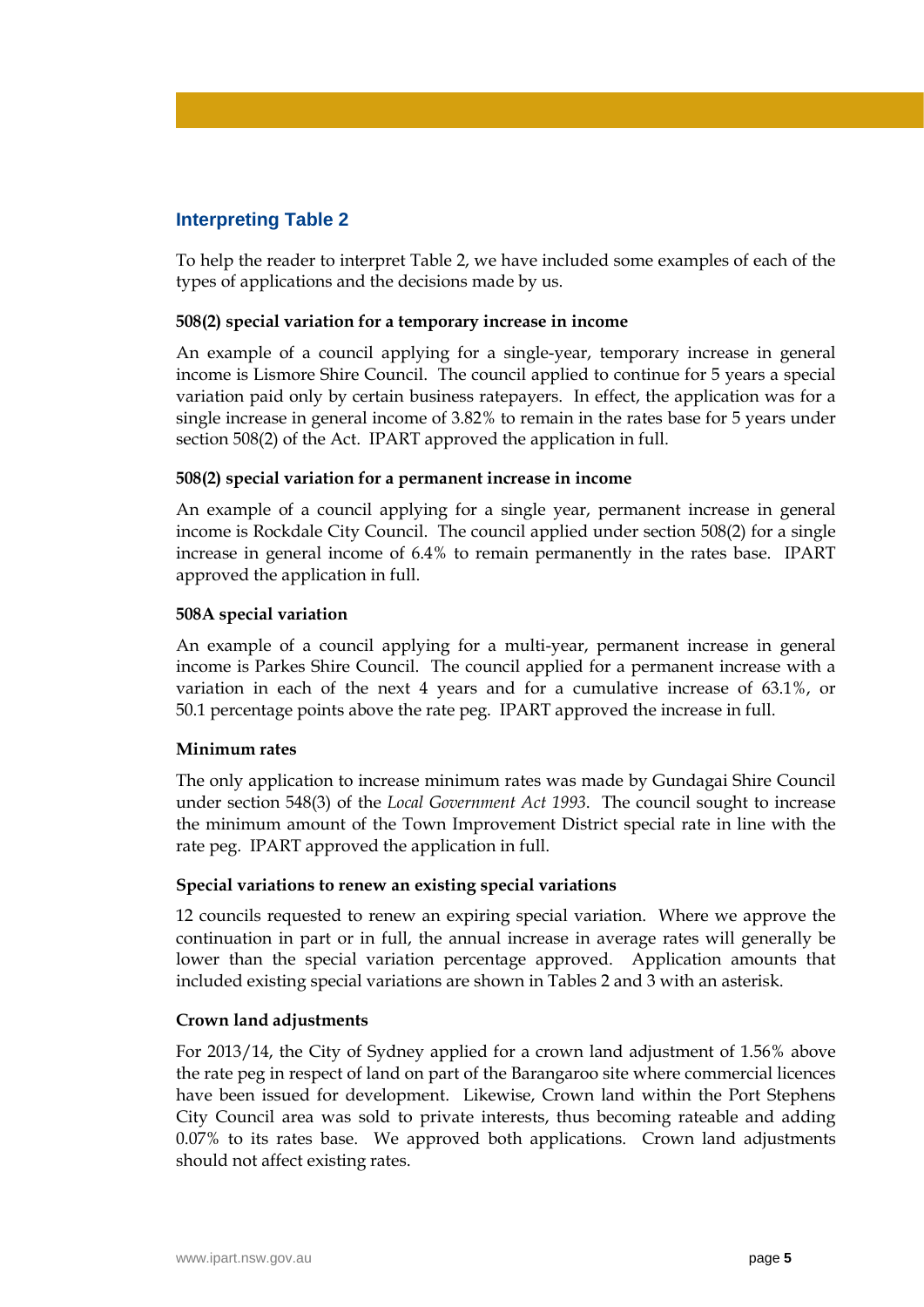## **Table 2 Summary of special variations (SV) requested by councils and determined by IPART – annual variation and purpose**

| <b>Council</b>           |                     | % increase in permissible income (including rate peg) |        |                  |                        |                        |                        |                        | <b>Cumulative</b><br>Increase % | Purpose of special variation                                                                                                                                                     |
|--------------------------|---------------------|-------------------------------------------------------|--------|------------------|------------------------|------------------------|------------------------|------------------------|---------------------------------|----------------------------------------------------------------------------------------------------------------------------------------------------------------------------------|
|                          |                     | 13/14<br>$\frac{0}{0}$                                | %      | 14/15 15/16<br>% | 16/17<br>$\frac{0}{0}$ | 17/18<br>$\frac{0}{0}$ | 18/19<br>$\frac{0}{0}$ | 19/20<br>$\frac{0}{0}$ |                                 |                                                                                                                                                                                  |
| Bega Valley              | Requested           | 5.4                                                   | $5.5*$ | 5.0              |                        |                        |                        |                        | 16.8                            | To maintain roads and other infrastructure. The SV                                                                                                                               |
|                          | Approved            | 5.4                                                   | 5.5    | 5.0              |                        |                        |                        |                        | 16.8                            | includes 2.5% in 2014/15 to continue a levy that is<br>due to end 30 June 2014.                                                                                                  |
| <b>Blue</b><br>Mountains | Requested           | $7.8*$                                                |        |                  |                        |                        |                        |                        | 7.8                             | To continue an existing SV for infrastructure renewal<br>and maintenance for roads, stormwater drainage                                                                          |
|                          | Approved            | $7.8*$                                                |        |                  |                        |                        |                        |                        | 7.8                             | and recreation assets.                                                                                                                                                           |
| Camden                   | Requested           | $4.5*$                                                |        |                  |                        |                        |                        |                        | 4.5                             | To continue an existing SV to partly fund an                                                                                                                                     |
|                          | Approved            | $4.5*$                                                |        |                  |                        |                        |                        |                        | 4.5                             | extension of the existing Community Infrastructure<br>Renewal Program.                                                                                                           |
| Cessnock                 | Requested           | $9.45*$                                               |        |                  |                        |                        |                        |                        | 9.45                            | To continue for 1-year an existing 6.05% SV for                                                                                                                                  |
|                          | Approved            | $9.45*$                                               |        |                  |                        |                        |                        |                        | 9.45                            | resealing and rehabilitating priority roads.                                                                                                                                     |
| City of Sydney           | Requested           | 4.96                                                  |        |                  |                        |                        |                        |                        | 4.96                            | Crown land adjustment allowing council income to                                                                                                                                 |
|                          | Approved            | 4.96                                                  |        |                  |                        |                        |                        |                        | 4.96                            | increase to reflect newly rateable land. The CLA<br>does not affect existing rates.                                                                                              |
| Cobar                    | Requested           | 25.0                                                  |        |                  |                        |                        |                        |                        | 25.0                            | To assist with financial sustainability while                                                                                                                                    |
|                          | Approved            | 25.0                                                  |        |                  |                        |                        |                        |                        | 25.0                            | maintaining acceptable service levels and for asset<br>renewal.                                                                                                                  |
| <b>Coffs Harbour</b>     | Requested           | $5.43*$                                               |        |                  |                        |                        |                        |                        | 5.43                            | To fund CBD works outlined in the City Centre                                                                                                                                    |
|                          | Approved            | $5.43*$                                               |        |                  |                        |                        |                        |                        | 5.43                            | Masterplan, by extending for 10 years a CBD<br>Special Rate.                                                                                                                     |
| Corowa                   | Requested           | 7.0                                                   |        |                  |                        |                        |                        |                        | 7.0                             | To improve financial sustainability.                                                                                                                                             |
|                          | Approved            | 7.0                                                   |        |                  |                        |                        |                        |                        | 7.0                             |                                                                                                                                                                                  |
| <b>Great Lakes</b>       | Requested           | 14.37%*#                                              |        |                  |                        |                        |                        |                        | 14.37                           | To continue a levy and to assist with financial                                                                                                                                  |
|                          | Approved<br>in part | 13.92                                                 |        |                  |                        |                        |                        |                        | 13.92                           | sustainability and infrastructure maintenance and<br>renewals. We approved the continuation of the<br>Environmental/ drainage levy at 6.0 %. We also<br>approved a CLA of 0.02%. |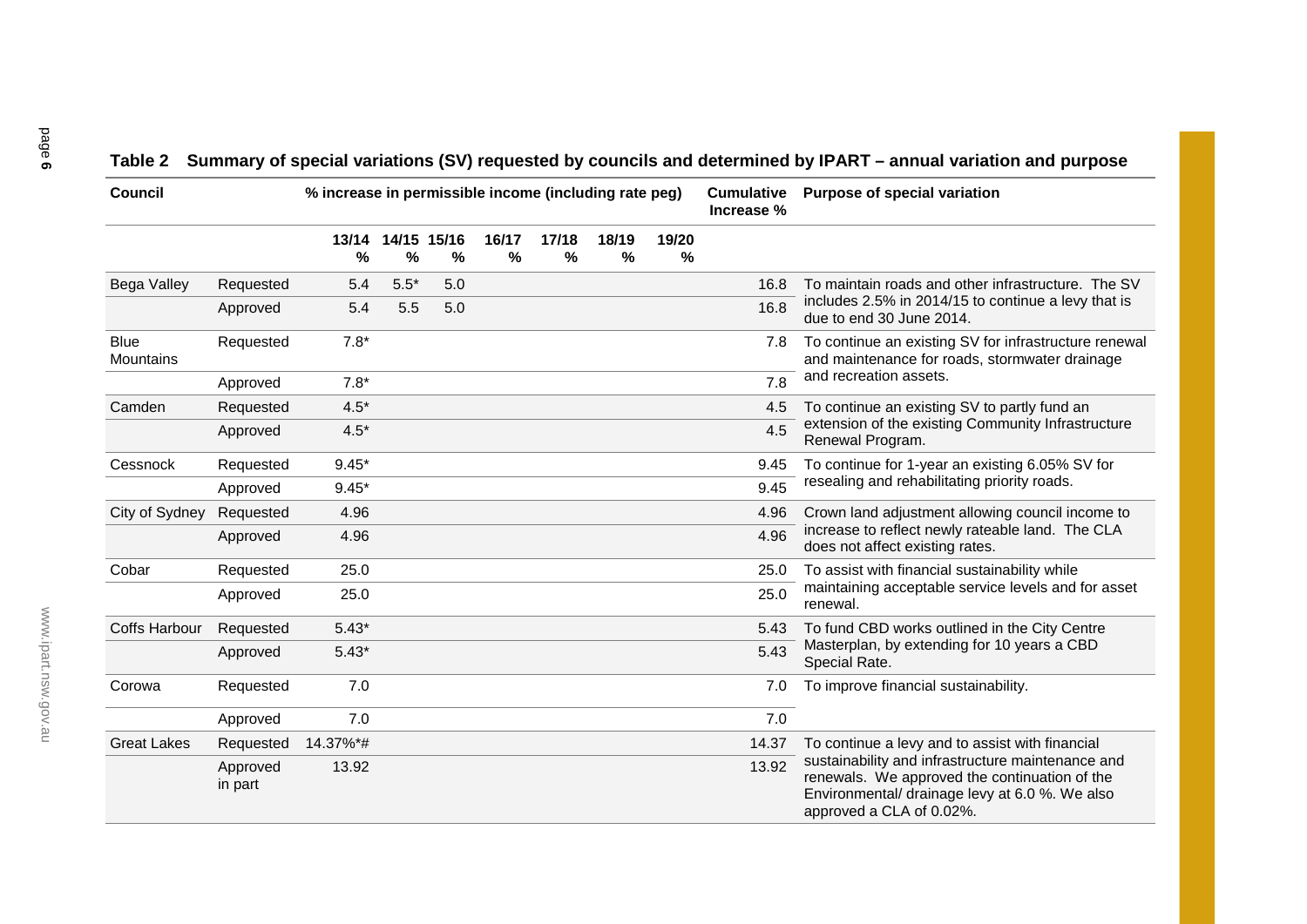| <b>Council</b> |                     | % increase in permissible income (including rate peg) |                  |      |            |            |               |            | <b>Cumulative</b><br>Increase % | <b>Purpose of special variation</b>                                                                     |  |
|----------------|---------------------|-------------------------------------------------------|------------------|------|------------|------------|---------------|------------|---------------------------------|---------------------------------------------------------------------------------------------------------|--|
|                |                     | 13/14<br>%                                            | 14/15 15/16<br>% | $\%$ | 16/17<br>% | 17/18<br>% | 18/19<br>$\%$ | 19/20<br>% |                                 |                                                                                                         |  |
| Gundagai       | Requested           | 3.4                                                   |                  |      |            |            |               |            | 3.4                             | To increase the minimum amount of the Town                                                              |  |
|                | Approved            | 3.4                                                   |                  |      |            |            |               |            | 3.4                             | Improvement District special rate in line with rate<br>peg.                                             |  |
| Gunnedah       | Requested           | 9.4                                                   | 8.5              | 9.5  | 7.5        |            |               |            | 39.7                            | To fund debt servicing costs associated with a                                                          |  |
|                | Approved            | 9.4                                                   | 8.5              | 9.5  | 7.5        |            |               |            | 39.7                            | capital works program, and to improve its financial<br>sustainability.                                  |  |
| Hunter's Hill  | Requested           | $10.67*$                                              |                  |      |            |            |               |            | 10.67                           | To continue for 10 years the Infrastructure and                                                         |  |
|                | Approved            | 10.67*                                                |                  |      |            |            |               |            | 10.67                           | Environment levies (due to end 30 June 2013).<br>Also operational catch-up of a permanent 2%.           |  |
| Junee          | Requested           | 10.0                                                  |                  |      |            |            |               |            | 10.0                            | To fund road renewal works.                                                                             |  |
|                | Approved            | 10.0                                                  |                  |      |            |            |               |            | 10.0                            |                                                                                                         |  |
| Kiama          | Requested           | $9.74*$                                               |                  |      |            |            |               |            | 9.74                            | To permanently continue 2 special variations (due to                                                    |  |
|                | Approved            | $9.74*$                                               |                  |      |            |            |               |            | 9.74                            | end 30 June 2013 and 30 June 2014) to fund road<br>asset renewal works.                                 |  |
| Kogarah        | Requested           | $5.8*$                                                | 4.8              | 4.8  | 4.8        |            |               |            | 21.8                            | To replace a current special variation of 5.9% in                                                       |  |
|                | Approved            | $5.8*$                                                | 4.8              | 4.8  | 4.8        |            |               |            | 21.8                            | 2013/14 and to fund service levels in the Community<br>Strategic Plan and the Delivery Program 2013/17. |  |
| Ku-ring-gai    | Requested           | $8.4*$                                                |                  |      |            |            |               |            | 8.4                             | To continue for 5 years a special levy for road                                                         |  |
|                | Approved<br>in part | $8.4*$                                                |                  |      |            |            |               |            | 8.4                             | infrastructure.<br>We approved continuation of the levy for 1-year.                                     |  |
| Lismore        | Requested           | $3.82*$                                               |                  |      |            |            |               |            | 3.82                            | To continue a special variation on businesses for                                                       |  |
|                | Approved            | $3.82*$                                               |                  |      |            |            |               |            | 3.82                            | 5 years to fund promotion of business in the Lismore<br>urban area.                                     |  |
| Parkes         | Requested           | 13.0                                                  | 13.0             | 13.0 | 13.0       |            |               |            | 63.0                            | To improve financial sustainability so the council can                                                  |  |
|                | Approved            | 13.0                                                  | 13.0             | 13.0 | 13.0       |            |               |            | 63.0                            | maintain and renew assets and increase spending<br>on assets.                                           |  |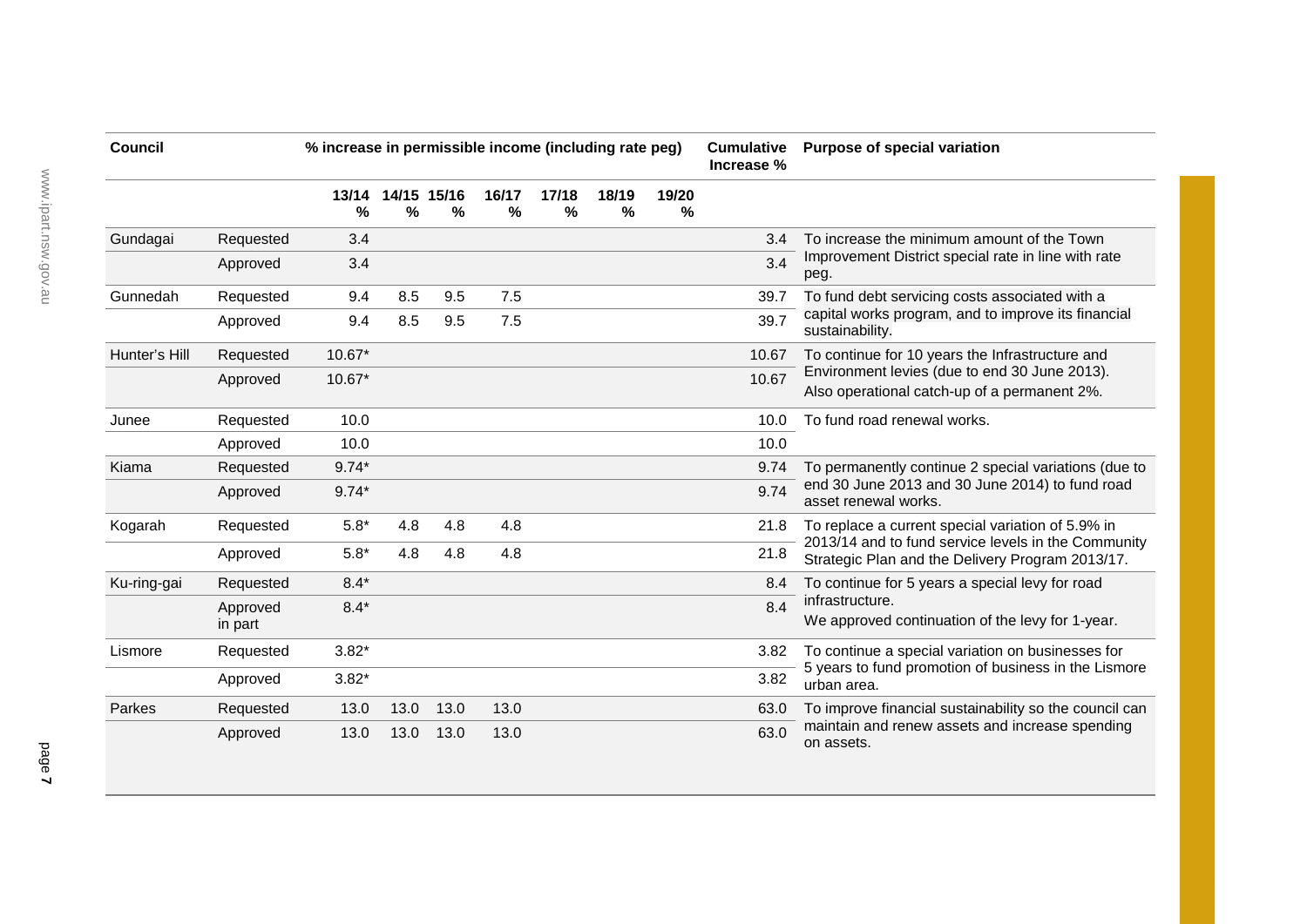| <b>Council</b>                 |           | % increase in permissible income (including rate peg) |                  |      |            |            |                        |            | <b>Cumulative</b><br>Increase % | <b>Purpose of special variation</b>                                                                                                                        |  |
|--------------------------------|-----------|-------------------------------------------------------|------------------|------|------------|------------|------------------------|------------|---------------------------------|------------------------------------------------------------------------------------------------------------------------------------------------------------|--|
|                                |           | 13/14<br>%                                            | 14/15 15/16<br>% | $\%$ | 16/17<br>% | 17/18<br>% | 18/19<br>$\frac{0}{0}$ | 19/20<br>% |                                 |                                                                                                                                                            |  |
| Port<br>Macquarie-<br>Hastings | Requested | 3.41                                                  |                  |      |            |            |                        |            | 3.41                            | Crown land adjustment allowing council income to<br>increase to reflect newly rateable. The adjustment<br>should not affect rates for existing ratepayers. |  |
|                                | Approved  | 3.41                                                  |                  |      |            |            |                        |            | 3.41                            |                                                                                                                                                            |  |
| Port Stephens                  | Requested | 3.47                                                  |                  |      |            |            |                        |            | 3.47                            | Crown land adjustment allowing council income to<br>increase to reflect newly rateable. The adjustment                                                     |  |
|                                | Approved  | 3.47                                                  |                  |      |            |            |                        |            | 3.47                            | should not affect rates for existing ratepayers.                                                                                                           |  |
| Randwick                       | Requested | 3.59                                                  | 3.59             | 3.59 | 3.59       |            |                        |            | 15.15                           | To fund the projects and services in the 2013-17<br>Delivery Program in line with community                                                                |  |
|                                | Approved  | 3.59                                                  | 3.59             | 3.59 | 3.59       |            |                        |            | 15.15                           | expectations and the Resourcing Strategy.                                                                                                                  |  |
| Rockdale                       | Requested | $6.4*$                                                |                  |      |            |            |                        |            | 6.4                             | To permanently continue a special variation (due to<br>end on 30 June 2013) for the renewal of assets.                                                     |  |
|                                | Approved  | $6.4*$                                                |                  |      |            |            |                        |            | 6.4                             |                                                                                                                                                            |  |
| Shellharbour                   | Requested | 8.4                                                   | 9.0              | 10.0 | 10.0       |            |                        |            | 43.0                            | To improve financial sustainability, to maintain<br>current levels of service and to improve                                                               |  |
|                                | Approved  | 8.4                                                   | 9.0              | 10.0 | 10.0       |            |                        |            | 43.0                            | infrastructure.                                                                                                                                            |  |
| Shoalhaven                     | Requested | 8.0                                                   |                  |      |            |            |                        |            | 8.0                             | To fund infrastructure renewals mostly roads and<br>footpaths.                                                                                             |  |
|                                | Approved  | 8.0                                                   |                  |      |            |            |                        |            | 8.0                             |                                                                                                                                                            |  |
| <b>Upper Hunter</b>            | Requested | 5.9                                                   | 5.5              | 5.5  |            |            |                        |            | 17.9                            | To fund loan repayments (for a program of upgrades<br>to road and bridge infrastructure) for which the                                                     |  |
|                                | Approved  | 5.9                                                   | 5.5              | 5.5  |            |            |                        |            | 17.9                            | council has received, or applied for, interest<br>subsidies.                                                                                               |  |
| Walgett                        | Requested | 6.4                                                   |                  |      |            |            |                        |            | 6.4                             | To fund a program of upgrades to local roads                                                                                                               |  |
|                                | Approved  | 6.4                                                   |                  |      |            |            |                        |            | 6.4                             |                                                                                                                                                            |  |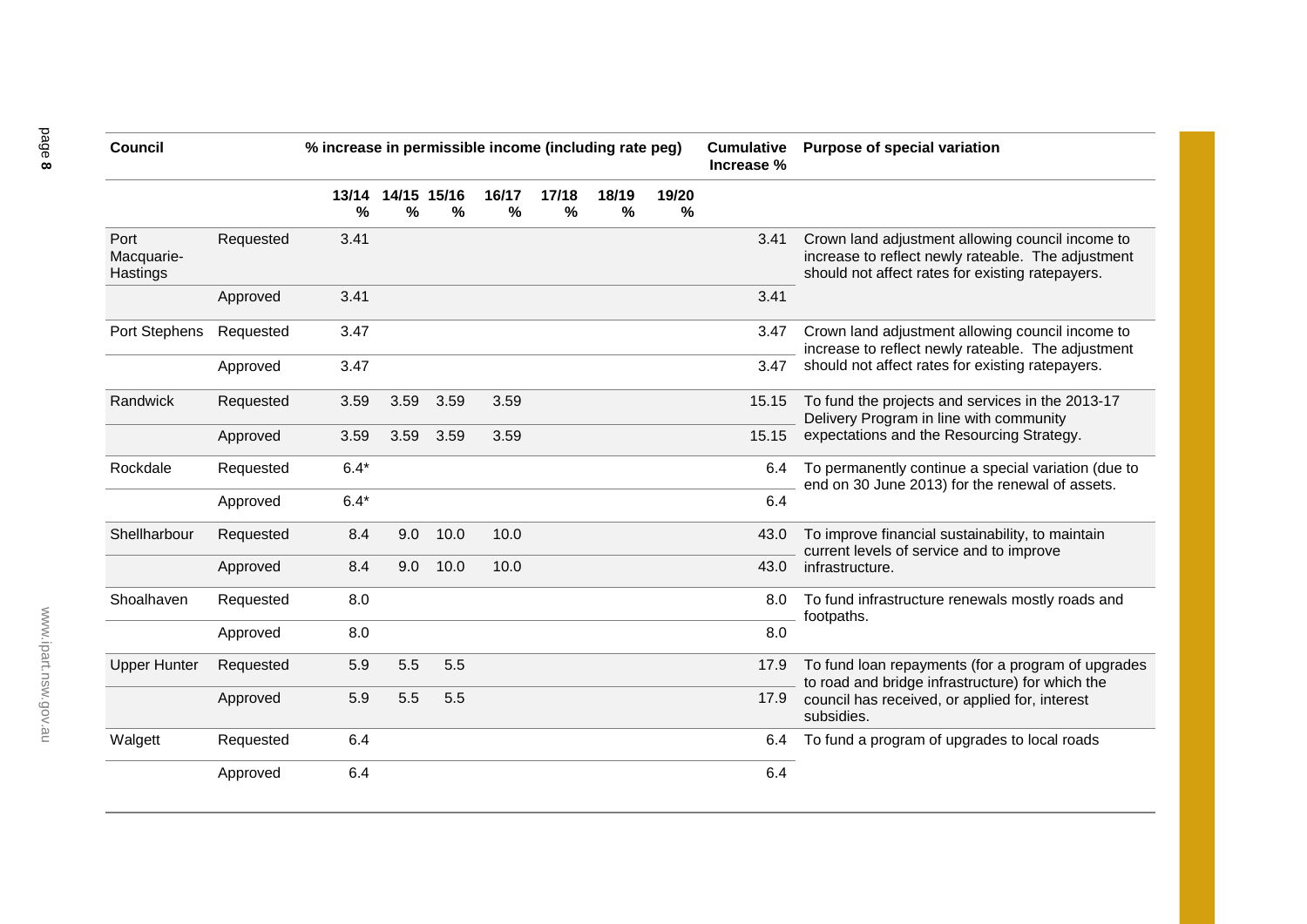| Council       |                     | % increase in permissible income (including rate peg) |     |                  |            |            |            |            | <b>Cumulative</b><br>Increase % | <b>Purpose of special variation</b>                                                                                               |  |
|---------------|---------------------|-------------------------------------------------------|-----|------------------|------------|------------|------------|------------|---------------------------------|-----------------------------------------------------------------------------------------------------------------------------------|--|
|               |                     | 13/14<br>%                                            | %   | 14/15 15/16<br>% | 16/17<br>% | 17/18<br>% | 18/19<br>% | 19/20<br>% |                                 |                                                                                                                                   |  |
| Wingecarribee | Requested           | 3.46                                                  |     |                  |            |            |            |            | 3.46                            | Crown land adjustment allowing council income to                                                                                  |  |
|               | Approved            | 3.46                                                  |     |                  |            |            |            |            | 3.46                            | increase to reflect newly rateable land. The<br>adjustment should not affect rates for existing<br>ratepayers                     |  |
| Wyong         | Requested           | 6.9                                                   | 6.9 | 6.9              | 6.9        | 6.9        | 6.9        | 6.9        | 59.5                            | To improve financial sustainability so as to be able                                                                              |  |
|               | Approved<br>in part | 6.9                                                   | 6.9 | 6.9              | 6.9        |            |            |            | 30.6                            | to reduce infrastructure backlogs.<br>We approved a variation of 6.9% each year for<br>4 years, rather than 7 years as requested. |  |

Notes: \* An asterisk indicates that the council has an existing special variation that is either being continued or replaced. It is included in the special variation percentage.

An # indicates that the council is re-applying for a special variation that has already been approved in a prior year.

Percentage increases are shown to 1 or 2 decimal places, depending on the precision with which the requested special variation was expressed. **Source:** IPART and council applications.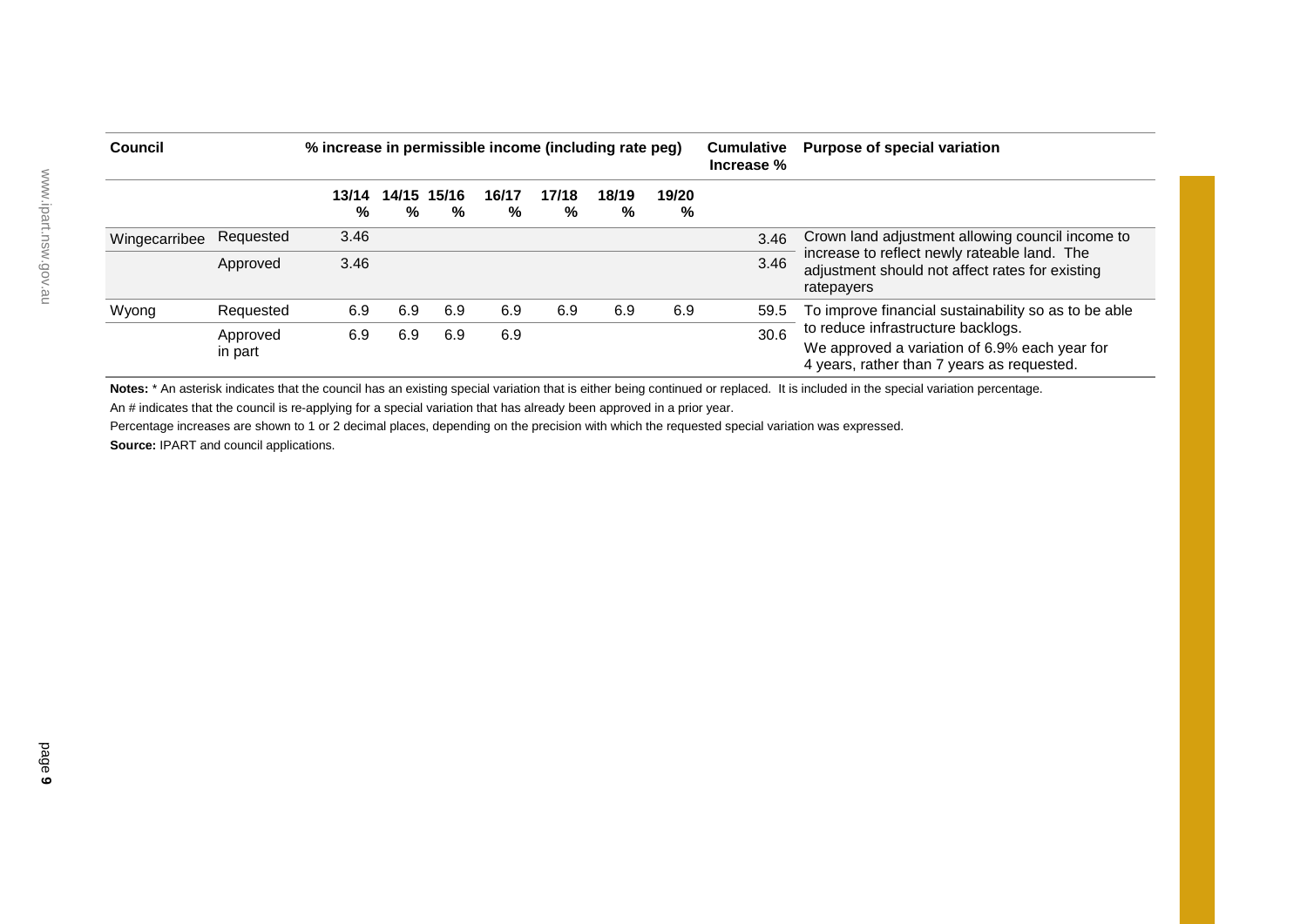| <b>Council</b>        | <b>Decision</b>     | Type of<br>variation              | <b>Cumulative</b><br>increase<br>above rate<br>peg<br>% | Average<br>annual<br>increase<br>above rate peg<br>℅ | <b>Cumulative</b><br>increase above<br>rate peg and<br>existing SVs<br>% | Average annual<br>increase above<br>rate peg and<br>existing SVs<br>℅ | <b>Estimated increase</b><br>in average rate in<br>2013/14 (residential<br>unless stated) |
|-----------------------|---------------------|-----------------------------------|---------------------------------------------------------|------------------------------------------------------|--------------------------------------------------------------------------|-----------------------------------------------------------------------|-------------------------------------------------------------------------------------------|
|                       |                     | Note 1                            | Note 2                                                  | Note 3                                               | Note 4                                                                   | Note 5                                                                | Note 6                                                                                    |
| Bega Valley           | Approved            | $508A - P3$                       | $7.1*$                                                  | 2.4                                                  | 4.0                                                                      | 1.3                                                                   | \$52                                                                                      |
| <b>Blue Mountains</b> | Approved            | $508(2) - P$                      | $4.4*$                                                  |                                                      | 0.0                                                                      | $\overline{a}$                                                        | \$39                                                                                      |
| Camden                | Approved            | 508(2)<br>T 6yrs                  | $1.1*$                                                  |                                                      | 0.0                                                                      |                                                                       | \$5                                                                                       |
| Cessnock              | Approved            | $508(2) - T$ 1 yr                 | $6.05*$                                                 |                                                      | 0.0                                                                      | $\overline{a}$                                                        | \$34                                                                                      |
| City of Sydney        | Approved            | <b>CLA</b>                        | 1.56                                                    |                                                      |                                                                          | $\overline{a}$                                                        |                                                                                           |
| Cobar                 | Approved            | $508(2) - P$                      | 21.6                                                    |                                                      | 21.6                                                                     |                                                                       | \$99                                                                                      |
| Coffs Harbour         | Approved            | $508(2) - T$ 10<br>yrs            | $2.03*$                                                 |                                                      | 0.0                                                                      |                                                                       | \$31;<br>\$239 CBD bus rate                                                               |
| Corowa                | Approved            | $508(2) - P$                      | 3.6                                                     |                                                      | 3.6                                                                      |                                                                       | \$30                                                                                      |
| <b>Great Lakes</b>    | Approved<br>in part | $508(2) -$ part T<br>7 yrs part P | $10.52*$                                                |                                                      | 3.4                                                                      |                                                                       | \$83                                                                                      |
| Gundagai              | Approved            | <b>MR</b>                         | 0.0                                                     |                                                      | 0.0                                                                      | $\overline{\phantom{0}}$                                              | \$6 TID min rate                                                                          |
| Gunnedah              | Approved            | $508A - P4$                       | 26.7                                                    | 6.7                                                  | 26.7                                                                     | 6.7                                                                   | \$49                                                                                      |
| Hunter's Hill         | Approved            | 508(2) part T<br>10 yrs part P    | $7.27*$                                                 |                                                      | 2.0                                                                      | $\qquad \qquad \blacksquare$                                          | \$71                                                                                      |
| Junee                 | Approved            | $508(2) - P$                      | 6.6                                                     |                                                      | 6.6                                                                      |                                                                       | \$56                                                                                      |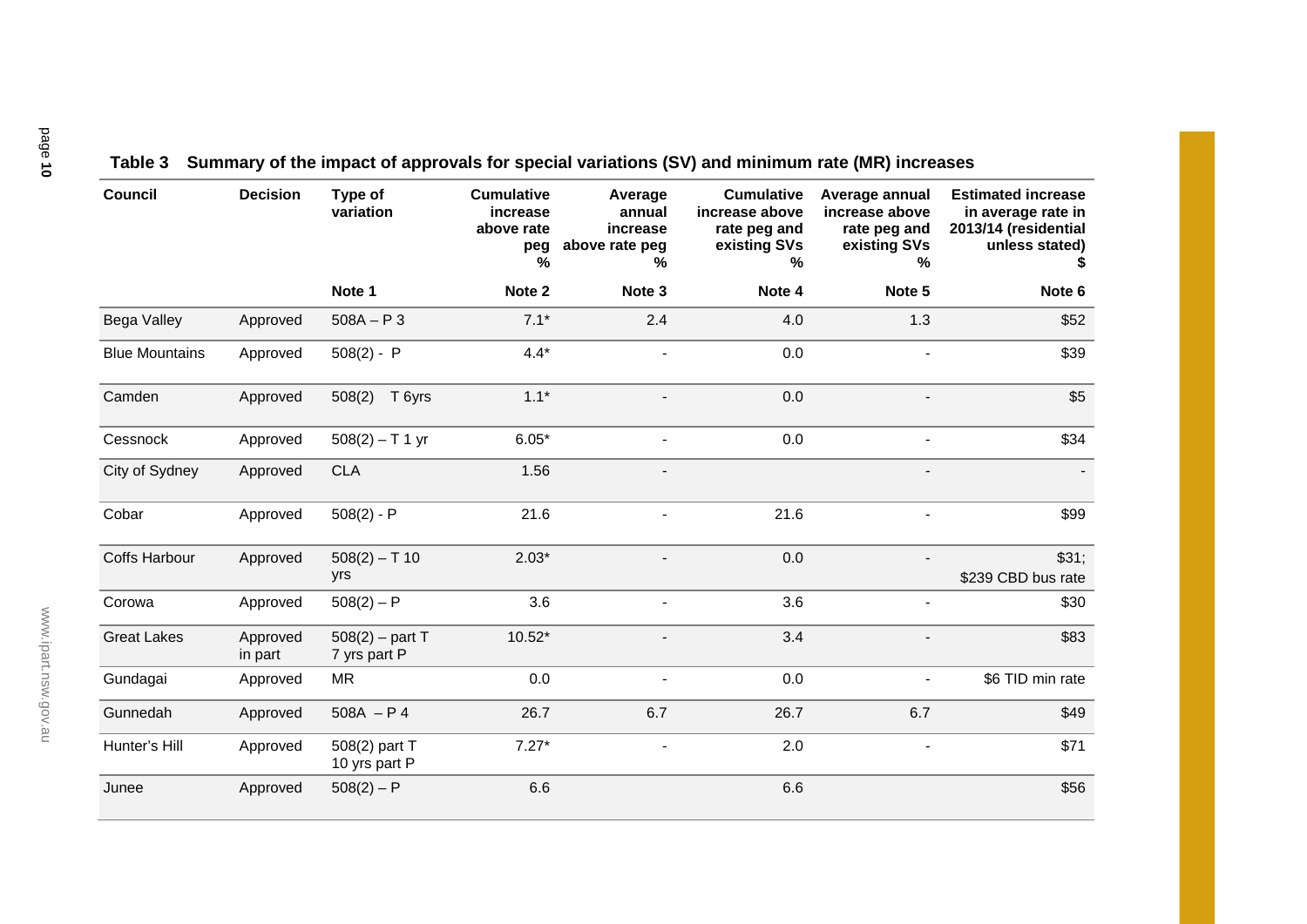| <b>Council</b>              | <b>Decision</b>     | Type of<br>variation | <b>Cumulative</b><br>increase<br>above rate<br>peg<br>℅ | Average<br>annual<br>increase above<br>rate peg<br>℅ | <b>Cumulative</b><br>increase above<br>rate peg and<br>existing SVs<br>% | Average annual<br>increase above<br>rate peg and<br>existing SVs<br>% | <b>Estimated increase</b><br>in average rate in<br>2013/14 (residential<br>unless stated) |
|-----------------------------|---------------------|----------------------|---------------------------------------------------------|------------------------------------------------------|--------------------------------------------------------------------------|-----------------------------------------------------------------------|-------------------------------------------------------------------------------------------|
|                             |                     | Note 1               | Note 2                                                  | Note3                                                | Note 4                                                                   | Note 5                                                                | Note 6                                                                                    |
| Kiama                       | Approved            | $508(2) - P$         | $6.3*$                                                  |                                                      | 0.0                                                                      |                                                                       | \$44                                                                                      |
| Kogarah                     | Approved            | $508A - P4$          | $8.8*$                                                  | 2.2                                                  | 5.4                                                                      | 1.4                                                                   | \$27                                                                                      |
| Ku-ring-gai                 | Approved in<br>part | $508(2) - T$ 1 yr    | $5.0*$                                                  |                                                      | 0.0                                                                      |                                                                       | \$48                                                                                      |
| Lismore                     | Approved            | $508(2) - T$ 5 yrs   | $0.4*$                                                  |                                                      | 0.0                                                                      |                                                                       | \$35;<br>Lismore bus rate<br>\$127 or \$247                                               |
| Parkes                      | Approved            | $508A - P4$          | 50.1                                                    | 12.5                                                 | 50.1                                                                     | 12.5                                                                  | \$72                                                                                      |
| Port Macquarie-<br>Hastings | Approved            | <b>CLA</b>           | 0.01                                                    | $\overline{a}$                                       | $\sim$                                                                   | $\blacksquare$                                                        |                                                                                           |
| Port Stephens               | Approved            | <b>CLA</b>           | 0.07                                                    | $\overline{a}$                                       | $\overline{\phantom{a}}$                                                 | $\blacksquare$                                                        |                                                                                           |
| Randwick                    | Approved            | $508A - P4$          | 2.2                                                     | 0.6                                                  | $\blacksquare$                                                           | $\blacksquare$                                                        | \$36                                                                                      |
| Rockdale                    | Approved            | $508(2) - P$         | $3.0*$                                                  | $\blacksquare$                                       | 0.0                                                                      | $\blacksquare$                                                        | \$29                                                                                      |
| Shellharbour                | Approved            | $508A - P4$          | 30.0                                                    | 7.5                                                  | 30.0                                                                     | 7.5                                                                   | \$88                                                                                      |
| Shoalhaven                  | Approved            | $508(2) - P$         | 4.6                                                     |                                                      | 4.6                                                                      |                                                                       | \$70                                                                                      |
| <b>Upper Hunter</b>         | Approved            | $508A - P$ 3         | 8.2                                                     | 2.7                                                  | 8.2                                                                      | 2.7                                                                   | \$38                                                                                      |
| Walgett                     | Approved            | $508(2) - P$         | 3.0                                                     |                                                      | 3.0                                                                      |                                                                       | \$21                                                                                      |
| Wingecarribee               | Approved            | <b>CLA</b>           | 0.06                                                    | $\overline{\phantom{0}}$                             | $\sim$                                                                   |                                                                       |                                                                                           |